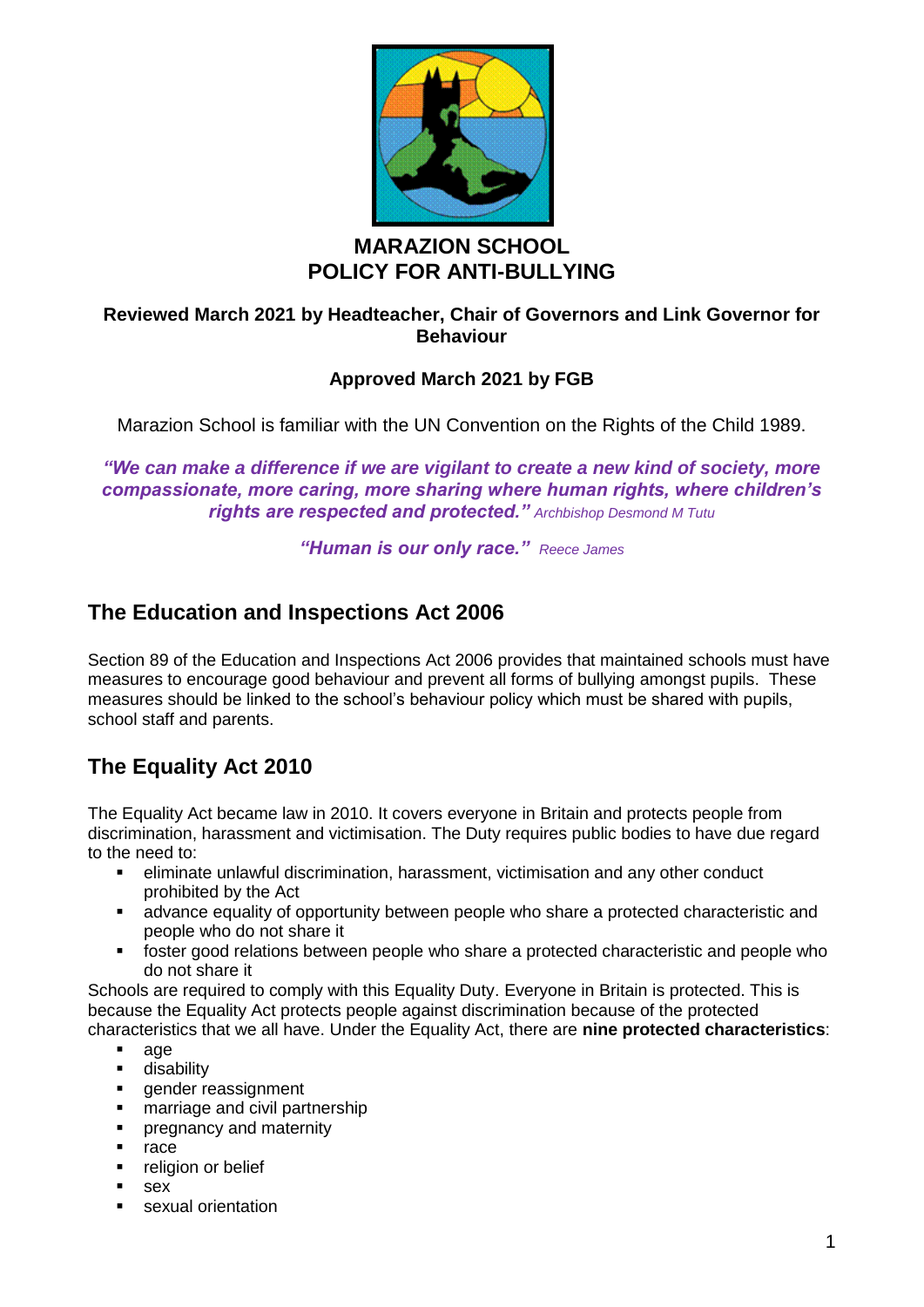

**Prejudice is only dangerous when it is acted upon. To change behaviours is far easier than to change beliefs. And once behaviours and language begin to change, beliefs that were once held but are no longer verbalised will, in time, fade into the background.**

# **Criminal Law**

Although bullying in itself is not a specific criminal offence in the UK, it is important to bear in mind that some types of harassing or threatening behaviour – or communications – could be a criminal offence, for example under the Protection from Harassment Act 1997, the Malicious Communications Act 1988, the Communications Act 2003, and the Public Order Act 1986.

If school staff feel that an offence may have been committed they should seek assistance from the police. For example, under Malicious Communications Act 1988, any person who sends an electronic communication which conveys a message which is indecent or grossly offensive, a threat, or information which is false and known or believed to be false by the sender, is guilty of an offence if their purpose in sending it was to cause distress or anxiety to the recipient.

# **What is bullying?**

Bullying is behaviour by an individual or group, repeated over time, that intentionally hurts another individual or group either physically or emotionally. Bullying can take many forms (for instance, cyber-bullying via text messages, social media or gaming, which can include the use of images and video) and is often motivated by prejudice against particular groups, for example on grounds of race, religion, gender, sexual orientation, special educational needs or disabilities, or because a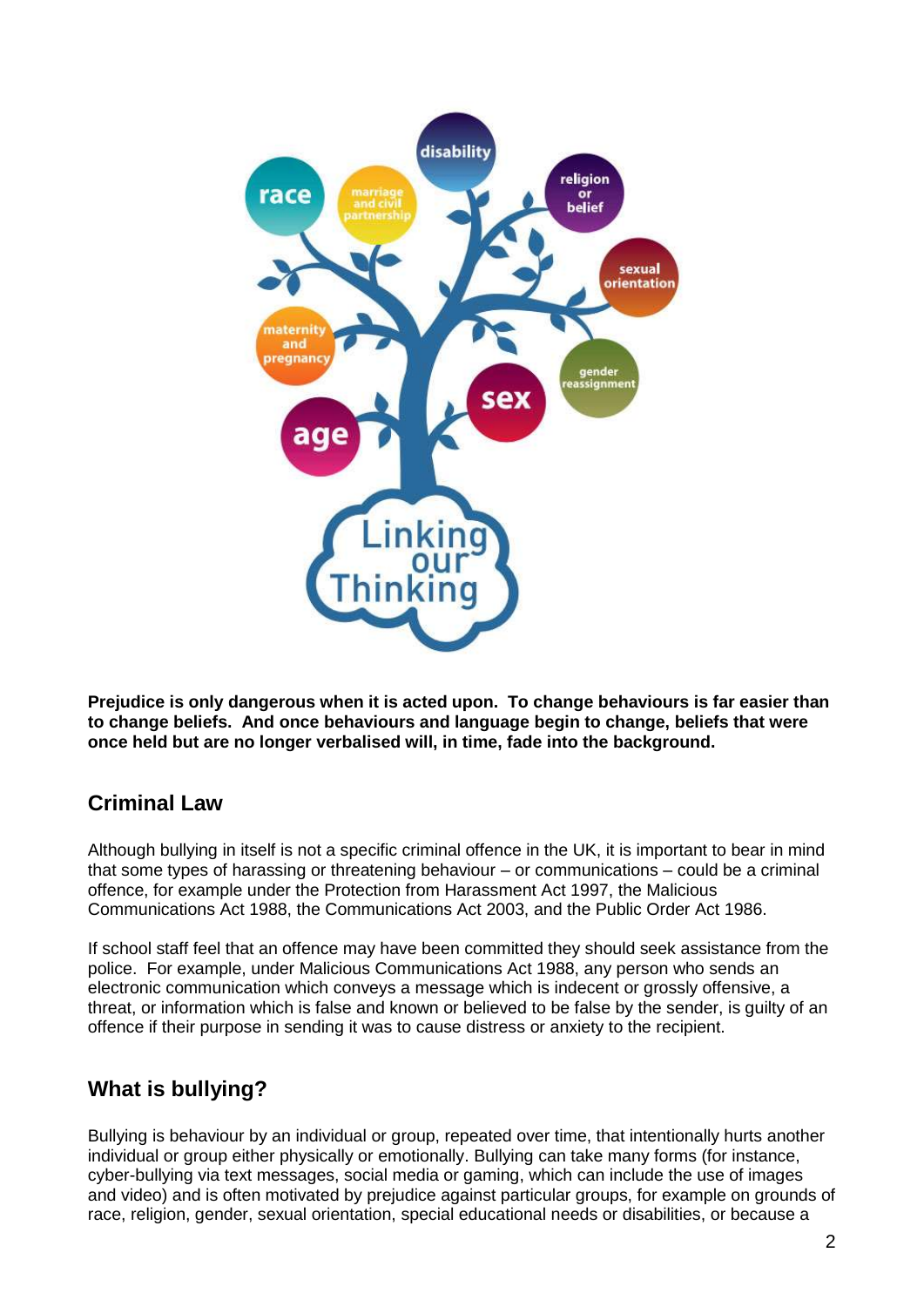child is adopted, in care or has caring responsibilities. It might be motivated by actual differences between children, or perceived differences.

Bullying may be:

- physical hitting, kicking, taking belongings
- verbal name-calling, insulting, racist remarks
- indirect spreading nasty stories about someone, excluding someone from social groups
- cyber-bullying (see below)

Stopping violence and ensuring immediate physical safety is obviously a school's first priority but emotional bullying can be more damaging than physical. Many experts say that bullying involves an imbalance of power between the perpetrator and the victim. This could involve perpetrators of bullying having control over the relationship which makes it difficult for those they bully to defend themselves. The imbalance of power can manifest itself in several ways, it may be physical, psychological (knowing what upsets someone), derive from an intellectual imbalance, or by having access to the support of a group, or the capacity to socially isolate. It can result in the intimidation of a person or persons through the threat of violence or by isolating them either physically or online.

Low-level disruption and the use of offensive language can in itself have a significant impact on its target. If left unchallenged or dismissed as banter or horseplay it can also lead to reluctance to report other behaviour. Early intervention can help to set clear expectations of the behaviour that is and isn't acceptable and help stop negative behaviours escalating.

# **Cyber-bullying**

The rapid development of, and widespread access to, technology has provided a new medium for 'virtual' bullying, which can occur in or outside school. Cyber-bullying is a different form of bullying and can happen at all times of the day, with a potentially bigger audience, and more accessories as people forward on content at a click.

The Education Act 2011 amended the power in the Education Act 1996 to provide that when an electronic device, such as a mobile phone, has been seized by a member of staff who has been formally authorised by the headteacher, that staff member can examine data or files, and delete these, where there is good reason to do so. This power applies to all schools and there is no need to have parental consent to search through a young person's mobile phone.

If an electronic device that is prohibited by the school rules has been seized and the member of staff has reasonable ground to suspect that it contains evidence in relation to an offence, they must give the device to the police as soon as it is reasonably practicable.

If a staff member finds material that they do not suspect contains evidence in relation to an offence, they can decide whether it is appropriate to delete or retain the material as evidence of a breach of school discipline.

For more information on how to respond to cyber-bullying please refer to the 'further resources' section of this document.

## **Hate Incident**

Bullying as a result of a protected characteristic is considered as a hate incident. This is because a protected characteristic is the very core of somebody's identity. It is something they cannot and should not want to change about themselves.

Hate incidents are different to other forms of bullying and should be treated as such. Hate incidents can, and do, have a profound effect on the victim. Negative language and stereotyping filters through schools, creating a culture of hostility that, once embedded, is very difficult to change. It is our responsibility at Marazion School to embed a culture of inclusivity that fosters positive mental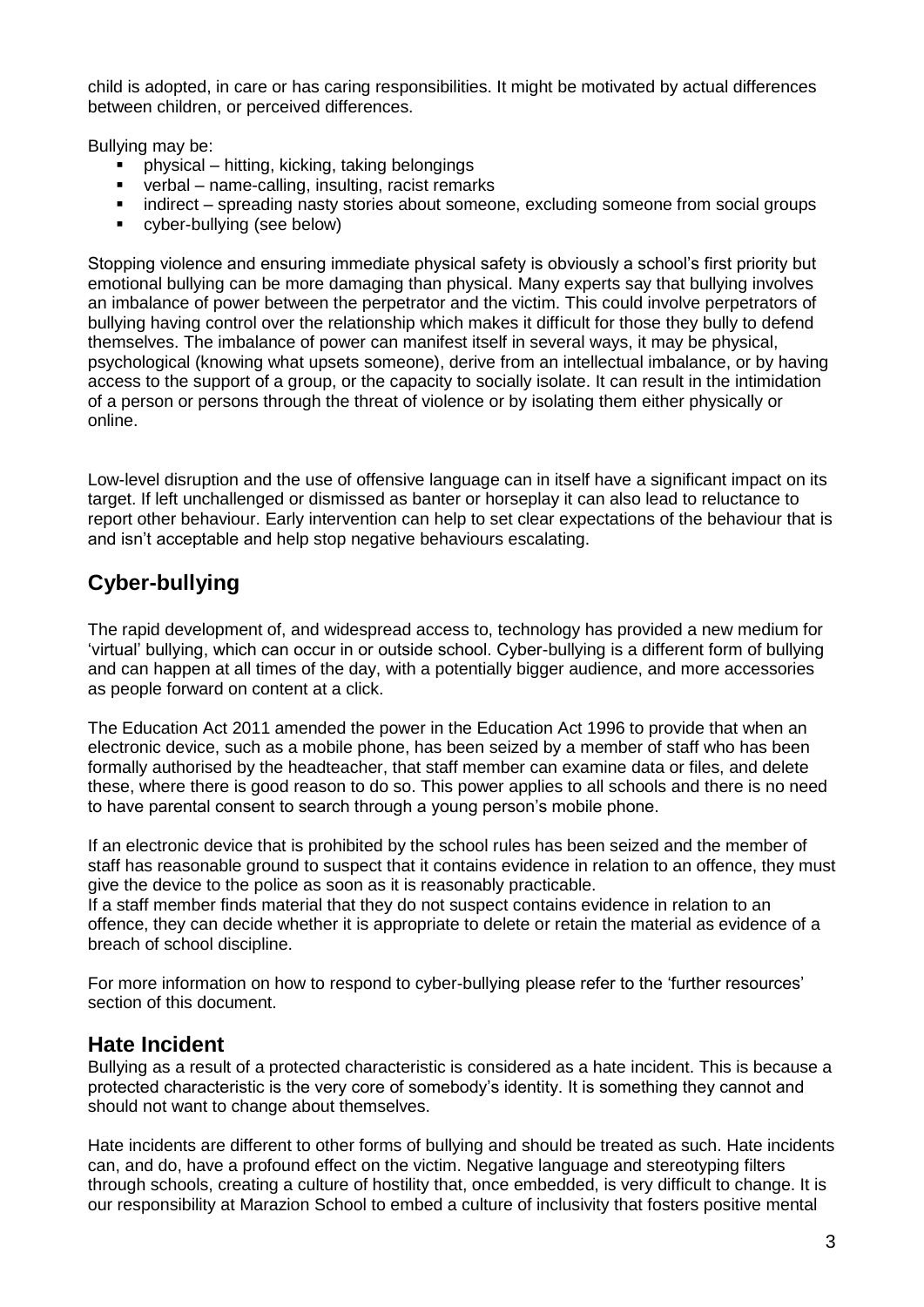health for all students, particularly those at most risk of exclusion. It is important that we know the stories of children with protected characteristics and that we learn and build on the variety of cultural norms of our pupils, their families and communities. A hate incident does not have to be perceived by the victim as such. If a member of staff sees an incident and feels that it was motivated by hate then it should be viewed as such. It is the same if a fellow pupil notices and reports an incident that they feel was motivated by hate but that they were not involved in. This is important as often the victims (especially primary age) are not aware of the possible reasons for an incident, especially if there is no specific language used. Therefore, it's often up to members of staff and children to be alert to this and report as they perceive the situation.

A culture of inclusion and cultural well-being begins with pupils, staff and governors and we aim to tune into the values, beliefs, attitudes and behaviours of different cultures and interact with empathy and understanding.

Hate incidents should **never** be looked at in isolation. Each time an incident of this nature occurs, the Designated Safeguarding Lead and the Link Governor for Safeguarding both review policies and procedures as well as planning and the content of assemblies and circle times. They also may implement training, alter school development plans and behaviour policies, Support is also available from the LA through the link below:

[https://www.cornwall.gov.uk/school-messenger-home/pupil-support/equality-and-diversity/equality](https://www.cornwall.gov.uk/school-messenger-home/pupil-support/equality-and-diversity/equality-and-diversity-incidents-and-hate-crime-in-schools-online-reporting-form/equality-and-diversity-incident-reporting-form/)[and-diversity-incidents-and-hate-crime-in-schools-online-reporting-form/equality-and-diversity](https://www.cornwall.gov.uk/school-messenger-home/pupil-support/equality-and-diversity/equality-and-diversity-incidents-and-hate-crime-in-schools-online-reporting-form/equality-and-diversity-incident-reporting-form/)[incident-reporting-form/](https://www.cornwall.gov.uk/school-messenger-home/pupil-support/equality-and-diversity/equality-and-diversity-incidents-and-hate-crime-in-schools-online-reporting-form/equality-and-diversity-incident-reporting-form/)

#### **What do we need to do?**

**Record**: Recognise a hate incident and record it as quickly as possible

**Respond**: Respond as appropriate, challenging prejudice

**Report**: To the pupils and parents involved, the governors and the LA.

**Marazion School has a ZERO TOLERANCE approach to bullying and pupils, staff, parents and governors all agree that this is an expectation and the RIGHT way to behave, ensuring pupils' safety and well-being. We are all PRO-ACTIVE and we all strive to develop strategies to prevent bullying occurring in the first place. We:**

- **Know that we are UNIQUE**
- **Have HIGH EXPECTATIONS**
- **Know that being KIND is how to be the very BEST YOU**
- **Expect adults and older pupils to be very good ROLE MODELS**
- **Develop POSITIVE relationships within the school community and local area**
- **Understand HOW our actions affect those around us**
- **Treat one another with RESPECT**
- **Celebrate DIFFERENCE and DIVERSITY**
- **Fight for FREEDOM of EXPRESSION and EQUALITY**
- **Show TOLERANCE for the culture and beliefs of others**
- **Operate a RESTORATIVE approach to racism and prejudice. Any topical news stories surrounding religion or race are dealt with head on, given children an opportunity to work through any confusing thoughts, feelings and opinions**
- **Choose a TRUSTED ADULT that we feel confident talking to if we have any worries or concerns**
- **Are able to TALK to our peers or trusted adults if we have a worry**
- **Use WORRY-EATERS to help us with our worries**
- **Can speak to our SCHOOL COUNSELLOR who works in school on Mondays**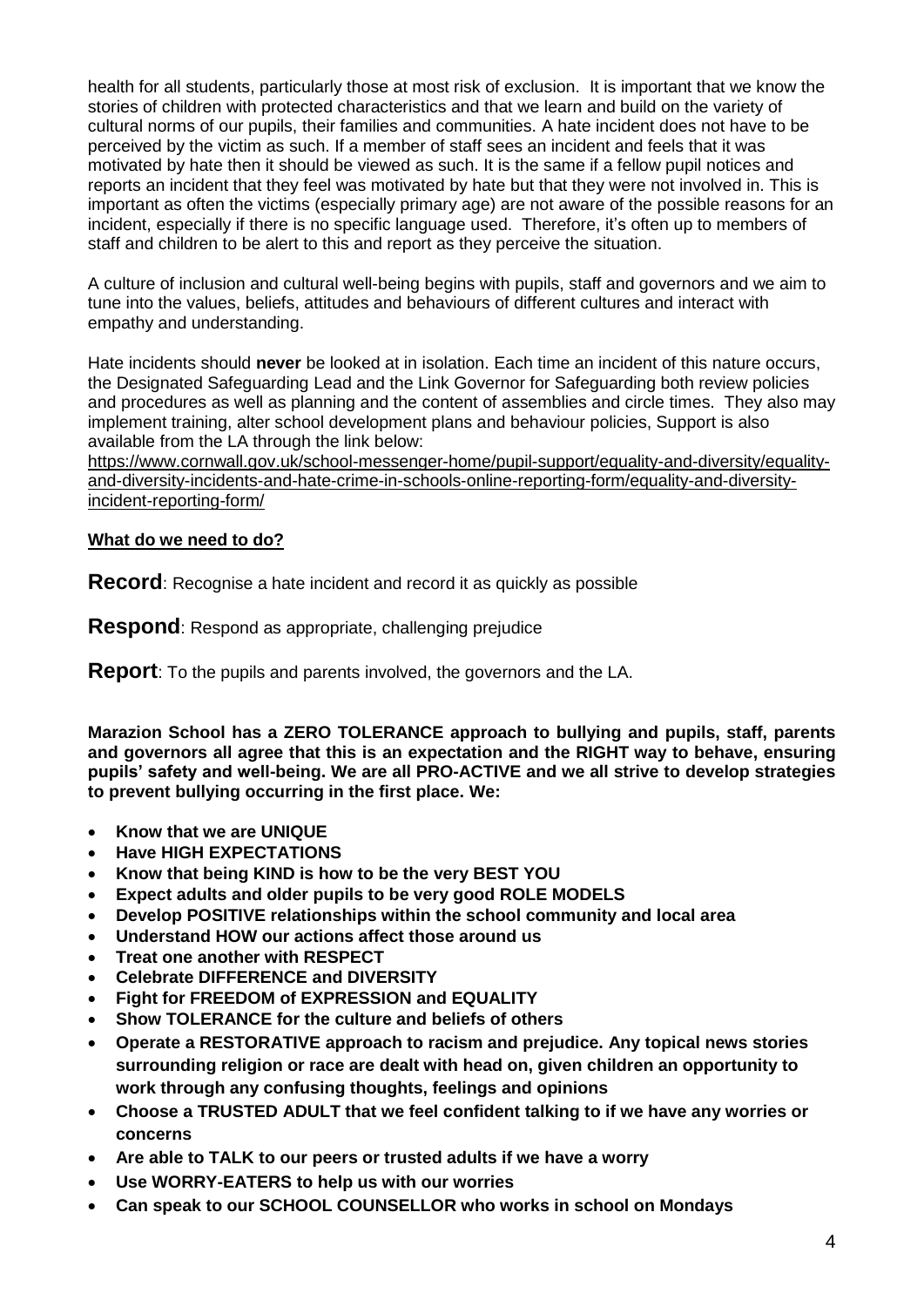- **Aim to feel SAFE and know that we can openly discuss any issues**
- **Trust that we will be LISTENED to**
- **ACCEPT that we will make mistakes, but we will LEARN from them.**

This culture extends beyond the classroom to the corridors, the dining hall, the playground, during school visits, fixtures and events and outside the school gates in our local community.

#### **We aim to**:

- Develop a whole school culture of inclusion and cultural well-being
- Involve parents, making it clear that the school does not tolerate bullying and making sure that they are aware of the procedures to follow if they believe their child is being bullied. The school takes any complaint about bullying seriously and resolves the issue in a way that protects the child
- Involve pupils so that they understand the school's approach and are very clear about their role in preventing bullying
- Evaluate our approach to preventing bullying regularly, taking account of any developments in technology
- Have our anti-bullying policy as a working document
- Be transparent about sanctions so that the consequences of bullying reflect the seriousness of the incident so that others see that bullying is unacceptable
- Have a robust and rigorous provision for pupils' spiritual, moral, social and cultural development, skilfully threaded through the curriculum
- Celebrate difference and diversity using open discussion about religion, ethnicity, disability, gender, sexuality, different family situations or appearance related difference
- Show zero tolerance to prejudice based, offensive or discriminatory language and understand that this language is unacceptable
- Prepare pupils very well to become responsible citizens in modern, multicultural Britain with the confidence to know how to make their voice heard and taken-into-account and to express themselves in a thoughtful and considered way
- Make sure that pupils know who they are, they have a place in the world and a voice that must be heard
- Be aware of the Prevent agenda and the Channel Referral process in order to support pupils and families, safeguarding against radicalisation and extremism
- Draw on the experience and expertise of specific organisations or resources for help with particular challenges
- Provide constant, consistent and effective staff training so that staff understand the principles and purpose of the school's policy and procedures
- Work with the wider community (locally and nationally) such as the police and children's services to agree a clearly understood approach to cases where bullying is particularly serious or persistent and where a criminal offence may have been committed
- Make it clear and straight forward for pupils to report bullying so that are assured that they will be listened to and incidents acted on. Pupils should feel that they can report bullying which may have occurred outside school including cyber-bullying.

## **Any incidence of bullying is dealt with immediately**:

- $\circ$  By the class teacher or the adult and is recorded in the Incident Book.
- o If an adult feels unable to deal with the problem, then they go to the class teacher.
- o Any incident may also be dealt with by the headteacher, who will talk to the children concerned individually and then together.
- o If the bullying continues then the parents of all children involved are invited to school to discuss the problem.
- o Appropriate sanctions are implemented where bullying is clearly proven.
- o Section 89 (5), 90 and 91 of the Education and Inspections Act 2006 gives head teachers the power to regulate pupils' conduct when they are not on the school premises and are not under the lawful control or charge of a member of school staff, but only if it would be reasonable for the school to regulate pupils' behaviour in those circumstances. This can relate to any bullying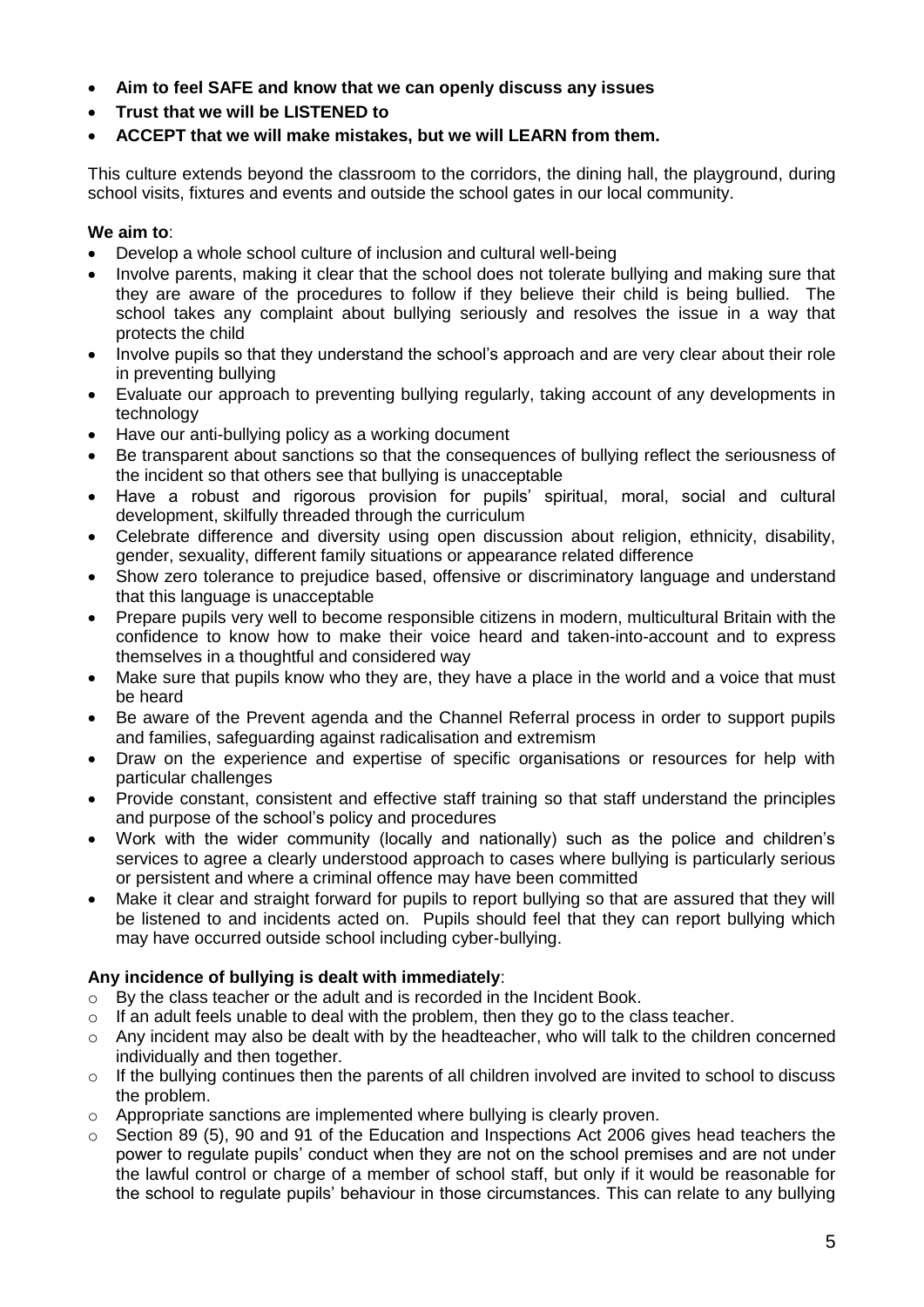incidents occurring anywhere off the school premises, such as on school or public transport, outside the local shops, or in a town or village centre.

- $\circ$  Where bullying outside school is reported to school staff, it should be investigated and acted on. Any incidence of bullying which occurs outside of school is dealt with by the class teacher and headteacher and appropriate sanctions are implemented where bullying is clearly proven. The head teacher should also consider whether it is appropriate to notify the police or antisocial behaviour co-ordinator in their local authority of the actions taken against a pupil. If the misbehaviour could be criminal or poses a serious threat to a member of the public, the police are informed.
- $\circ$  Where bullying has a severe impact, school will ensure that there is appropriate provision for a child's short term needs and the impact it has had on their ability to learn.

## **How Do We Know the Impact of Our Anti-Bullying Policy?**

- $\checkmark$  Pupils aim to use 'Marazion Manners' (MM) in all that they do. MM focuses on tolerance and respect
- ✓ We strive to develop a curriculum that is diverse and beautiful
- ✓ Funky Friday themes include a focus on how respect and love shine through a range of different religions and beliefs
- ✓ Monitoring shows a consistent approach to behaviour management inside and outside school
- ✓ September 17 Ofsted Inspection Report stated that 'pupils, parents and staff are all in agreement that pupils feel safe and are safe.'
- ✓ Collective Worship/PSHE programme, in assemblies and classes, provides an effective forum for discussion about responsible citizenship, including the celebration of difference and the promotion of tolerance and respect for others
- $\checkmark$  Older pupils are expected to act as excellent role models in and out of school
- $\checkmark$  During discussions about behaviour, pupils are able to explain what bullying is and are confident of what to so if they feel an incident requires further investigation
- ✓ Pupils play an integral part in promoting a pro-active approach to bullying at Marazion School
- $\checkmark$  Pupils trust adults in the school they are willing to talk as they know that they are listened to
- $\checkmark$  Pupils use 'Worry Eaters' to manage their worries and as one way of dealing with any anxiety
- ✓ Half termly precepts aim to make us 'better people' and to be always aware of how our actions affect others
- $\checkmark$  Pupils know that 'Who Am I?" is the most important question of all
- $\checkmark$  Pupils can clearly communicate its role (and the role of others) in the prevention of bullying in school.

## **Pupils' comments:**

*I can talk to adults if I see behaviour that's not right and know that they will listen.*

*I can talk to a Trusted Adult. I feel safe in school.*

*I can talk to Russell. I use worry-eaters.*

*The School Council designed 'friendship benches' for the playground that you can sit on if you have no one to play with.*

*The friendship benches have 'We are the same.' / 'We are different.' to remind us that we are unique.*

*We believe in equality – we show respect for each other and we aim to treat people how we would like to be treated.*

*We have written 'Marazion Manners' to remind us how we are expected to behave – read them and remind yourself!*

*Information around school reminds us NOT to tolerate bullying – SAY NO to bullying.*

*Managing bullying is our job too.*

*We have ZERO TOLERANCE of bullying in school.*

*Don't be afraid of who you are.*

*It's good to be different.*

*Circle time is a chance to talk about things that are happening around the school.*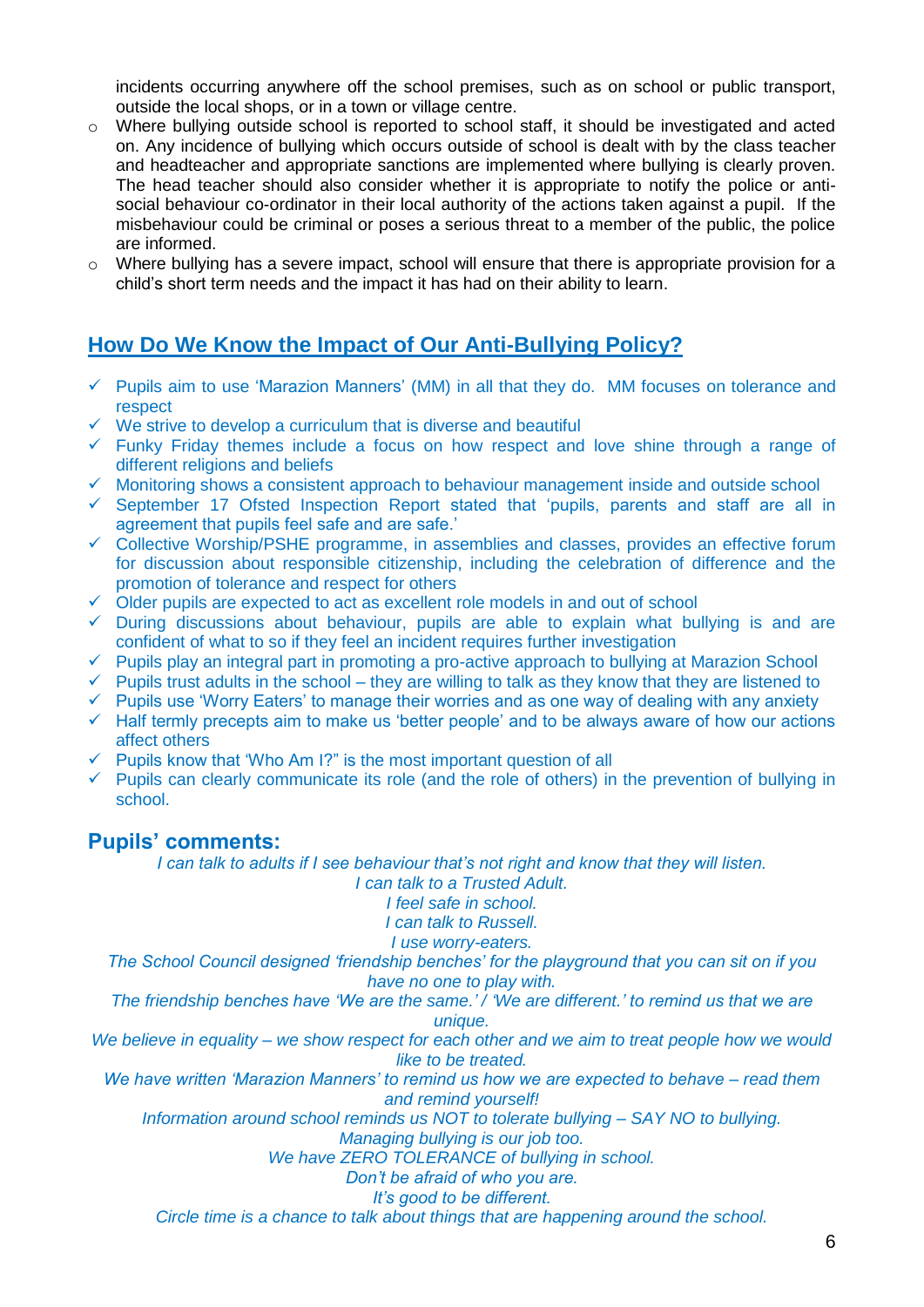*I am happy to talk in circle time. Older children are role models. We SAY NO to bullying online too. Precepts encourage you to think about what it means and they can change your own actions. Stand up for yourself, talk to a teacher, ignore the person and tell yourself to be strong. Go and tell an adult or play with someone else. We can combat bullying by being kind to everyone. Marazion School is sensible and kind. If everyone is nice, bullying will soon stop. We stand up for injustice. #choose kind Challenge bullying – cautiously and calmly We respect and reflect and take care of each other. We are a family. Teachers here combat bullying. Teachers talk to everyone involved. We voice our concerns. Bullying can happen here but teachers sort things out quickly so you don't see it happen. You can speak to parents and teachers. We sort any problems out straight away. We all have a VOICE. Our teachers sort it out before it gets bad. We challenge that behaviour! We can sometimes fix it ourselves. We teach others that bullying is not right. Bullying is unnecessary.*

**Purple text shows pupils' comments added in March 2021**

#### *Marazion School Ofsted Inspection Report, September 2017:*

*Pupils, parents and staff are all in agreement that pupils feel safe and are safe. Pupils are very clear that they know who to talk to if they have a worry or a concern and that an adult will quickly help them. Pupils have a clear understanding of bullying but say that it does not happen in school. (Pupils) say that they see no bullying in the playground and are sure that any incidents would be dealt with swiftly and firmly by adults. (Pupils) get on really well together and feel very safe in school, as a result of the high priority leaders place on ensuring pupils' safety and well-being.*

# Further sources of information

Other departmental advice and guidance you may be interested in

DfE Behaviour and Discipline in Schools Guidance Mental health and behaviour in schools advice for school staff Counselling in schools a blueprint for the future: advice for school leaders and counsellors Keeping Children Safe in Education (KCSIE) Working together to safeguard children

Legislative links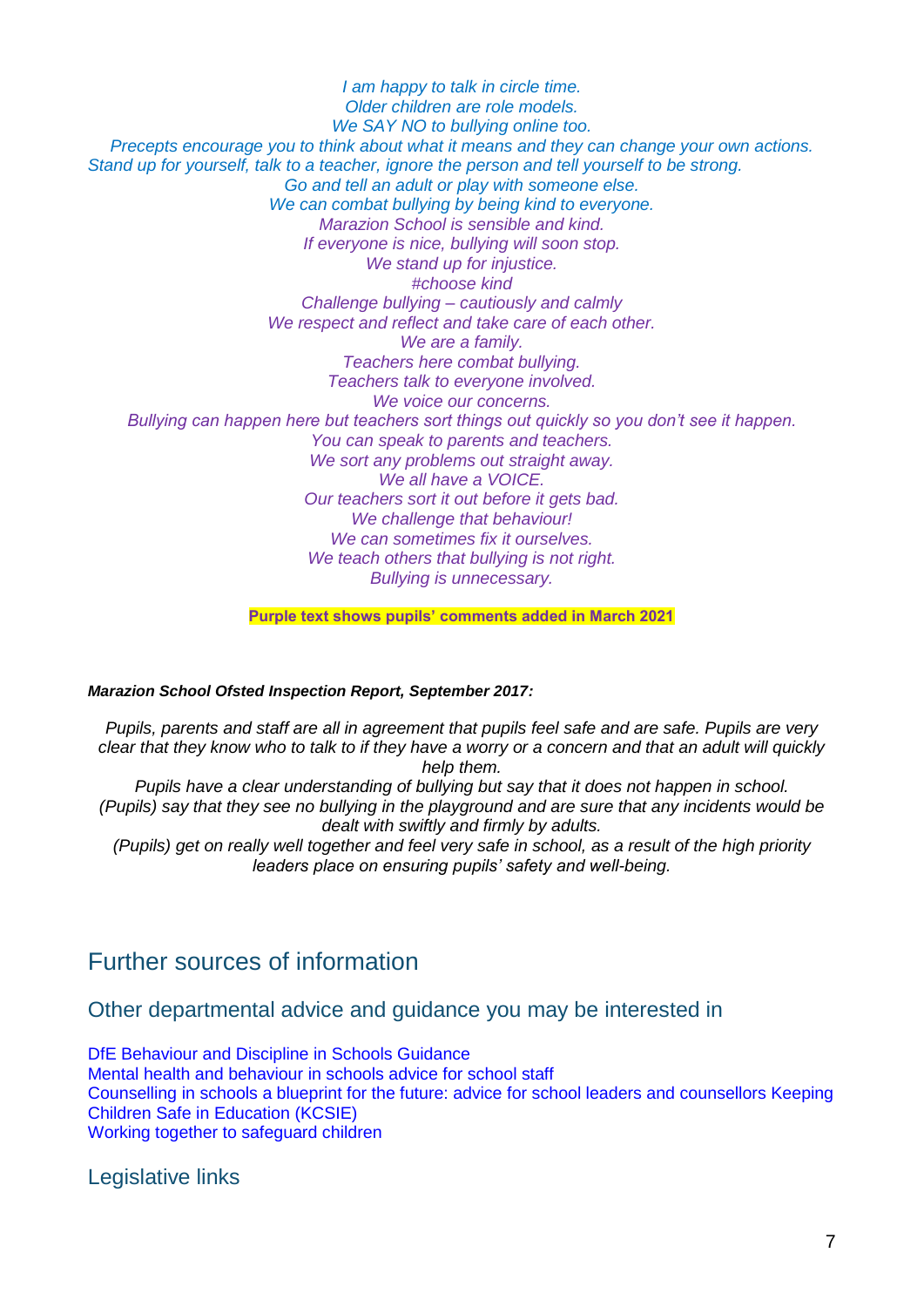Schools' duty to promote good behaviour: Section 89 Education and Inspections Act 2006 and Education (Independent School Standards) (England) Regulations 2014

Power to tackle poor behaviour outside school The Equality Act 2010

## Specialist organisations

The following organisations provide support for schools and parents dealing with specific bullying issues including the social, mental or emotional affects caused by bullying.

The Anti-Bullying Alliance (ABA): Founded in 2002 by NSPCC and National Children's Bureau, the Anti-Bullying Alliance ABA) brings together over 100 organisations into one network to develop and share good practice across the whole range of bullying issues.

The ABA has also put together a fact sheet outlining the range of support that is available to schools and young people from the anti-bullying sector which can be accessed here.

The Diana Award: Anti-Bullying Ambassadors programme to empower young people to take responsibility for changing the attitudes and behaviour of their peers towards bullying. It will achieve this by identifying, training and supporting school anti-bullying ambassadors.

Kidscape: Charity established to prevent bullying and promote child protection providing advice for young people, professionals and parents about different types of bullying and how to tackle it. They also offer specialist training and support for school staff, and assertiveness training for young people.

The BIG Award: The Bullying Intervention Group (BIG) offer a national scheme and award for schools to tackle bullying effectively.

Restorative Justice Council: Includes best practice guidance for practitioners 2011. 16

## Cyber-bullying and online safety

ChildNet International: Specialist resources for young people to raise awareness of online safety and how to protect themselves. Website specifially includes new cyberbullying guidance and a practical PSHE toolkit for schools.

Digizen: provides online safety information for educators, parents, carers and young people. Intenet Matters: provides help to keep children safe in the digital world.

Think U Know: resources provided by Child Exploitation and Online Protection (CEOP) for children and young people, parents, carers and teachers.

The UK Council for Child Internet Safety (UKCCIS) has produced a range of resources for schools, colleges and parents about how to keep children safe online, this includesadvice for schools and colleges on responding to incidents of 'sexting.'

## **LGBT**

Barnardos: through its LGBTQ Hub, offers guidance to young people, parents and teachers on how to support LGBT students and tackle LGBT prejudice-based bullying

EACH: (Educational Action Challenging Homophobia): provides a national freephone Actionline for targets of homophobic or transphobic bullying and training to schools on sexual orientation, gender identity matters and cyberhomophobia.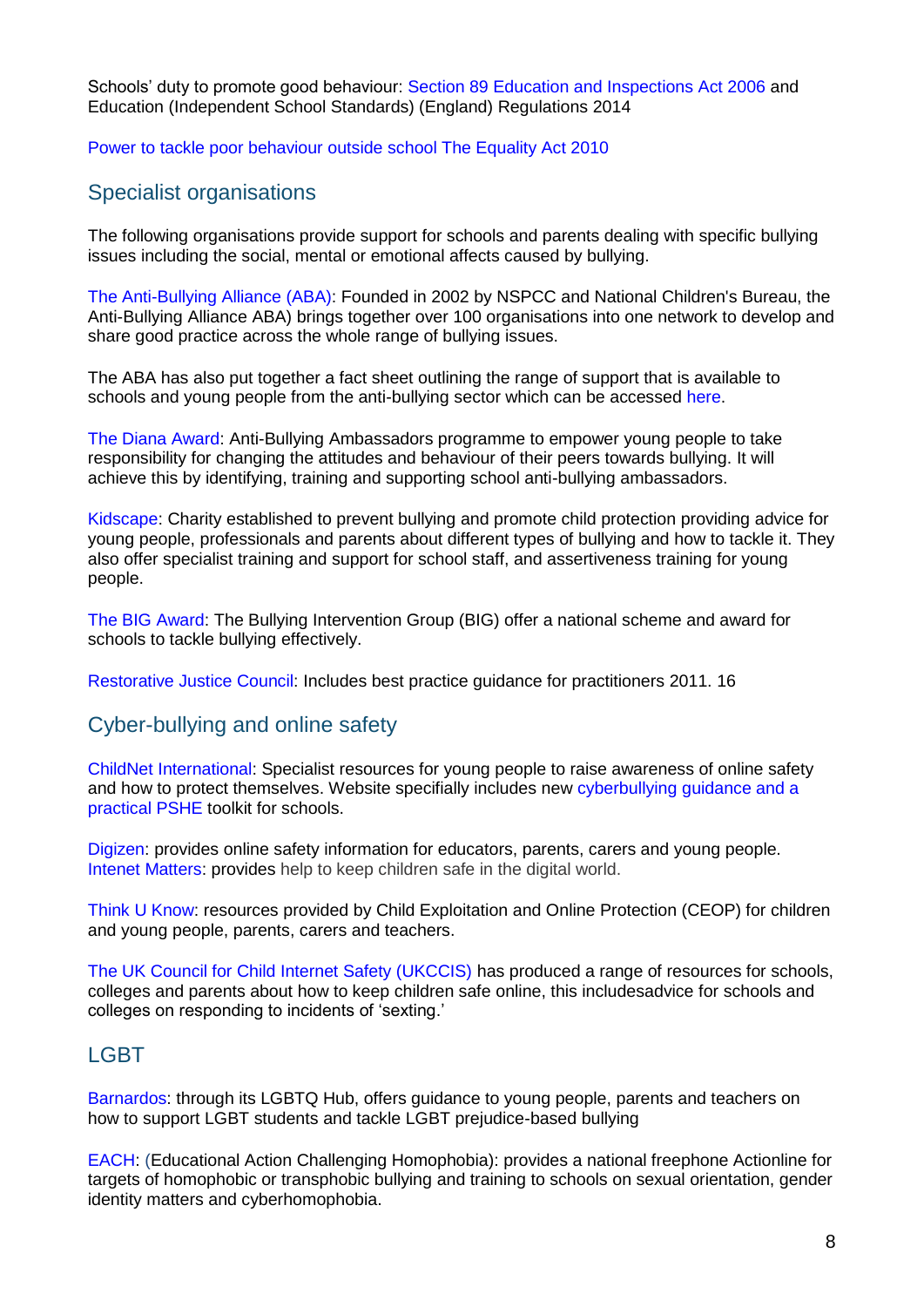Metro Charity: an equality and diversity charity, providing health, community and youth services across London, the South East, national and international projects. Metro works with anyone experiencing issues related to gender, sexuality, diversity or identity

Proud Trust: helps young people empower themselves to make a positive change for themselves and their communities through youth groups, peer support, delivering of training and events, campaigns, undertaking research and creating resources.

Schools Out: Offers practical advice, resources (including lesson plans) and training to schools on LGBT equality in education.

Stonewall: An LGB equality organisation with considerable expertise in LGB bullying in schools, a dedicated youth site, resources for schools, and specialist training for teachers.

## **SEND**

Mencap: Represents people with learning disabilities, with specific advice and information for people who work with children and young people.

Changing Faces: Provide online resources and training to schools on bullying because of physical difference.

Cyberbullying and children and young people with SEN and disabilities: Advice provided by the Anti-Bullying Alliance on developing effective anti-bullying practice.

Anti-bullying Alliance SEND programme of resources: Advice provided by the Anti-bullying Alliance for school staff and parents on issues related to SEND and bullying.

Information, Advice and Support Service Network: Every Local area has an information, advice and support service, providing information, advice and support to disabled children and young people, and those with SEN, and their parents.

## Mental health

MindEd: Provides a free online training tool for adults that is also available to schools. It can be used to help school staff learn more about children and young peoples mental health problems. It provides simple, clear guidance on mental health and includes information on identifying, understanding and supporting children who are bullied.

PSHE Association – guidance and lesson plans on improving the teaching of mental health issues

## Race, religion and nationality

Anne Frank Trust: Runs a schools project to teach young people about Anne Frank and the Holocaust, the consequences of unchecked prejudice and discrimination, and cultural diversity.

Educate Against Hate: provides teachers, parents and school leaders practical advice and information on protecting children from extremism and radicalisation.

Show Racism the Red Card: Provide resources and workshops for schools to educate young people, often using the high profile of football, about racism.

Kick It Out: Uses the appeal of football to educate young people about racism and provide education packs for schools.